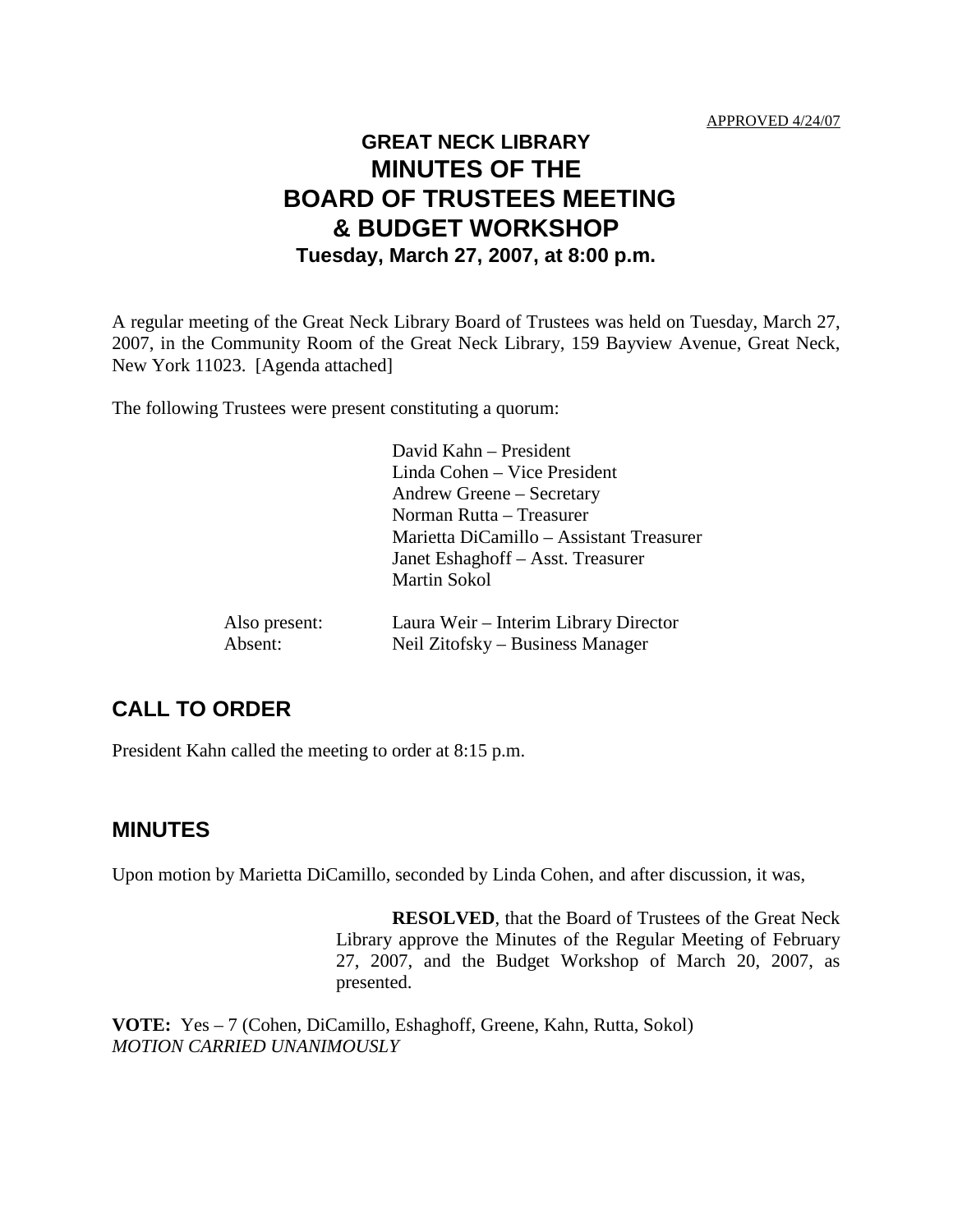# **TREASURER'S REPORT – PERSONNEL REPORT**

During the month of February 2007, revenue received was \$996,031. Total expenses were \$574,873.

At the close of business, February 28, 2007, total unadjusted operating fund holdings were \$2,200,780. Of these funds, \$2,197,345 was on deposit at HSBC and the Bank of New York, and \$3,435 was on hand in Petty Cash funds at Main and the Branches. This compares to a February 28, 2006, unadjusted balance of \$2,029,036.

Additionally, the unadjusted cash balance of the Main Building and Special Services fund was \$1,209,974; the Automated Library fund was \$57,969; the Restricted Gift fund was \$48,241; the Branch and Special Services fund was \$104,802. These funds totaled \$1,420,985 on February 28, 2007. The February 28, 2006 unadjusted total was \$1,383,075.

(a) Upon motion by Norman Rutta, seconded by Linda Cohen, and after discussion, it was,

**RESOLVED,** that the Board of Trustees of the Great Neck Library accept the March 27, 2007, Treasurer's Report with the Personnel Changes of February 22, 2007 through March 23, 2007.

**VOTE:** Yes – 7 (Cohen, DiCamillo, Eshaghoff, Greene, Kahn, Rutta, Sokol) *MOTION CARRIED UNANIMOUSLY*

(b) Upon motion by Norman Rutta, seconded by Linda Cohen, and after discussion, it was,

**RESOLVED,** that the Board of Trustees of the Great Neck Library authorize the Treasurer, who has reviewed all checks and supporting documentation, to pay the persons named in the Warrant dated February 23, 2007 through March 23, 2007, Paid Checks numbered 0023479 through 0023754, 0023810 through 0023813, 1181 through 1182, and, 35012 through 35057 and 35059, and To-Be-Paid Checks numbered 35058, and 35060 through 35198, the sums set against their respective names, amounting in the aggregate to \$332,904.45.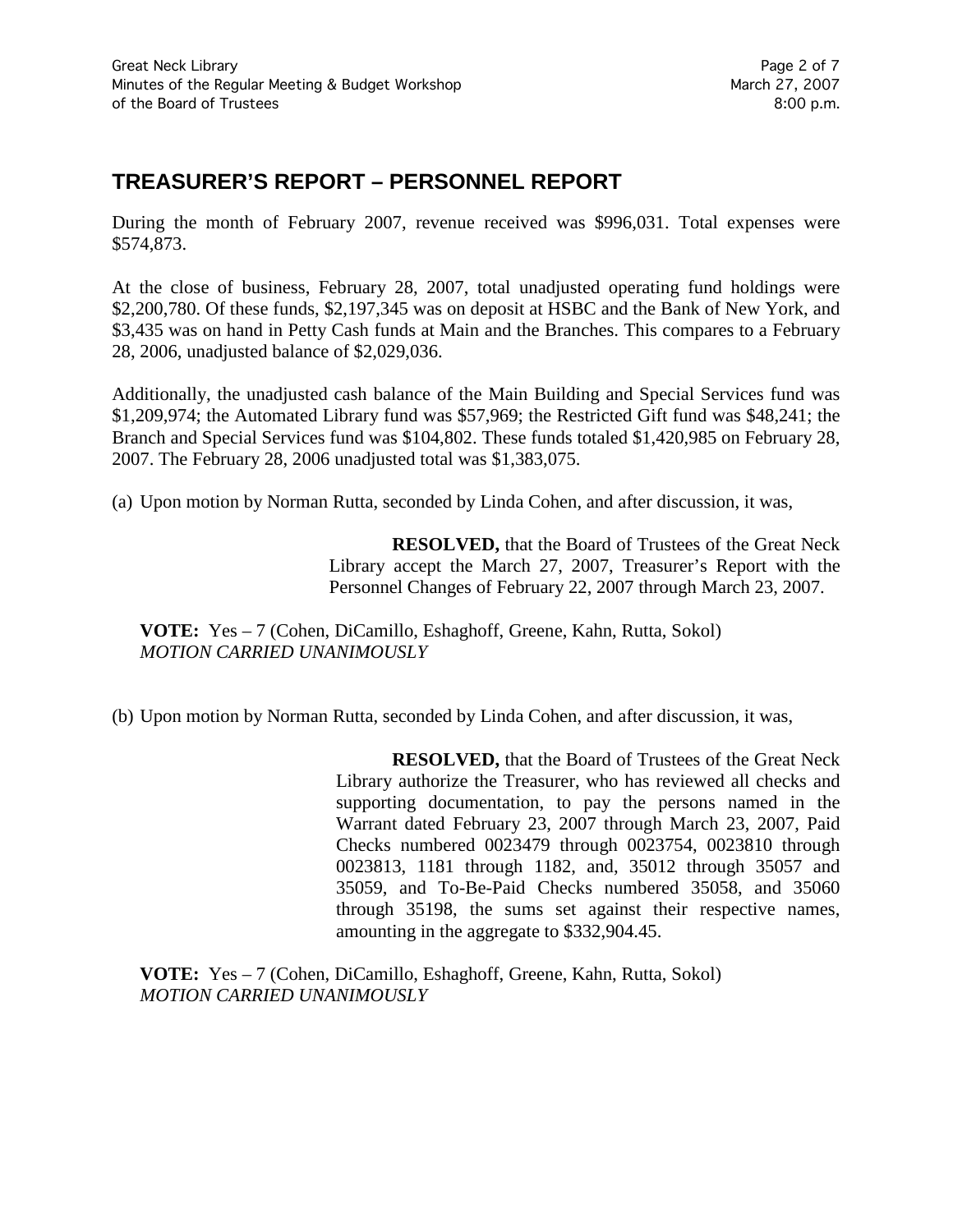(c) Upon motion by Norman Rutta, seconded by Marietta DiCamillo and after discussion, it was,

**RESOLVED,** that the Board of Trustees of the Great Neck Library accept the Payroll Warrants for pay dates February 1 and February 15, 2007, which have been reviewed by the Treasurer, in the amounts of \$160,677.74 and \$162,065.53 respectively, for a total of \$322,743.27.

**VOTE:** Yes – 7 (Cohen, DiCamillo, Eshaghoff, Greene, Kahn, Rutta, Sokol) *MOTION CARRIED UNANIMOUSLY*

# **REPORT**

INTERIM DIRECTOR [Report appended]

Interim Director Weir reported on the following which were not a part of her written report:

She read the report from Mr. Abraham Hertzberg, Structural Engineer, who had volunteered his services to examine the fascia panels. Mr. Hertzberg indicated that the fasteners for holding the stone fascia to the steel beam did not exist. The stone fascia was subjected to vertical loads, carrying part of the stone wall, and caused the stone to crack. There was rust on the beam which could have contributed to the loosening of the stone fascia as well. Water leakage and lots of debris were observed in that space. The least expensive of his recommendations was to install additional fasteners of the stone fascia to the steel beam, applying only to areas where cracks were found. A more expensive but effective remedy would be applying fasteners to the entire stone fascia. Waterproofing was also recommended.

A mason was also called in and his recommendation was to note where the cracks were and knock off the loose stones and caulk. The Board went with the recommendation of the structural engineer. The Interim Director was asked to go ahead and get estimates for repair quickly and if an emergency meeting was required, the Board would meet to approve the expenditure to carry out the repair. Trustee Rutta expressed his disappointment that this has not already been done.

The snow removal company that was contracted for this winter season did not have the big equipment as the previous company for plowing the snow and sanding the parking lot. This created more work for the Maintenance Department to clear the parking lot so it was safe for patrons. She suggested revisiting this for the next season.

*Public Comments: Mayor Leonard Samansky, Ralene Adler*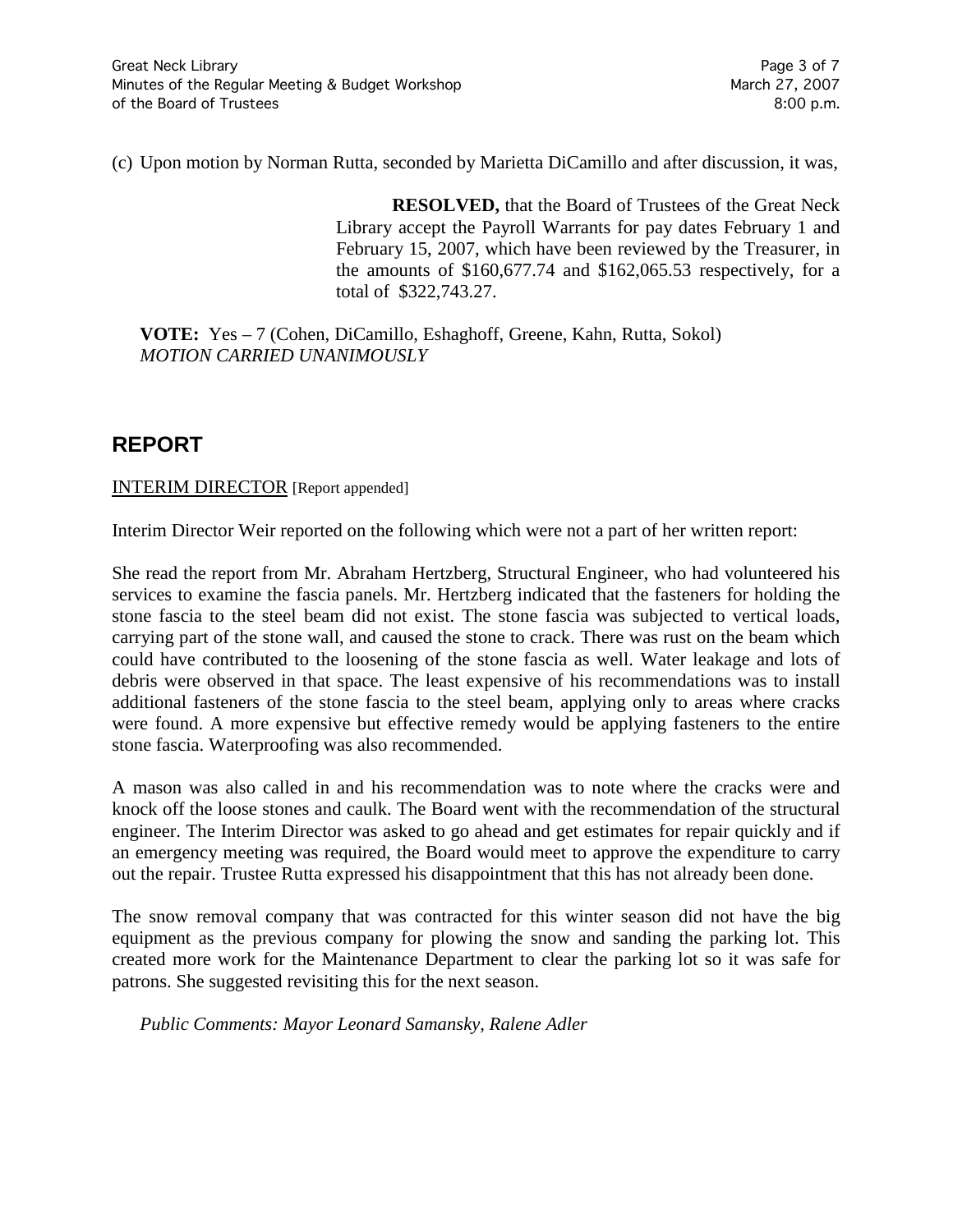#### BUILDING COMMITTEE

Trustee Sokol, Chair of the Building Committee, reported on the Building Committee meeting of March  $14<sup>th</sup>$ . Plan II, which was developed in 2002, was compared to Plan A.1 developed by H2L2 in August 2006. There were questions about the square footage of the current building and of each Plan and of how much more square feet each plan would produce and how much would be gained. There was discussion on the benefits of a second floor as well. The Interim Director was asked at that meeting to contact the architects and ask these questions and whether they could provide an estimated cost for Plan II and Plan A.1.

Trustee Greene reported on the meeting with Town of North Hempstead Supervisor Jon Kaiman, the Building Commissioner, the Commissioner of Planning and a Deputy Supervisor on March 19th. The meeting was a general discussion about the requirements, the process which would include the Zoning Board, the Town Board, the timing and presentation of application, variances, additional parking spaces, and the bulk and height of the potential building. Guidelines were given in general terms on how to present our case. There was no specific plan but a "roadmap" of what has to be done for the building project was laid out.

The Building Committee met on March  $27<sup>th</sup>$  to discuss their reaction to the March  $19<sup>th</sup>$  meeting at the Town of North Hempstead.

Trustee Rutta sought clarification on the differences in the square footage for the building. Trustee Cohen responded by reading an email from the architects that showed that the net square footage is 85% of the gross square feet with a built-in margin of error.

Trustee Sokol anticipated that there will be more interim meetings dedicated solely to the building project, other than the regularly scheduled Board meetings, to expedite the building process.

*Public Comments: Mayor Leonard Samansky, Rebecca Gilliar, Karen Rubin, Carol Frank*

### **NEW BUSINESS**

#### ACCEPTANCE OF 2006 NEW YORK STATE ANNUAL REPORT

Upon motion by Linda Cohen, seconded by Marietta DiCamillo, and after discussion, it was,

**RESOLVED,** that the Board of Trustees of the Great Neck Library accept the New York State Great Neck Library Annual Report for Public and Association Libraries for 2006 as corrected.

The following changes were to be made: page 2, line 1.28 – Director's title changed from Mrs. to Director or Manager. Page 24, line 12.41 – last audit performed – should be in 2005 and completed and presented in 2006; page 13, line  $17 -$  to be changed to gross square footage of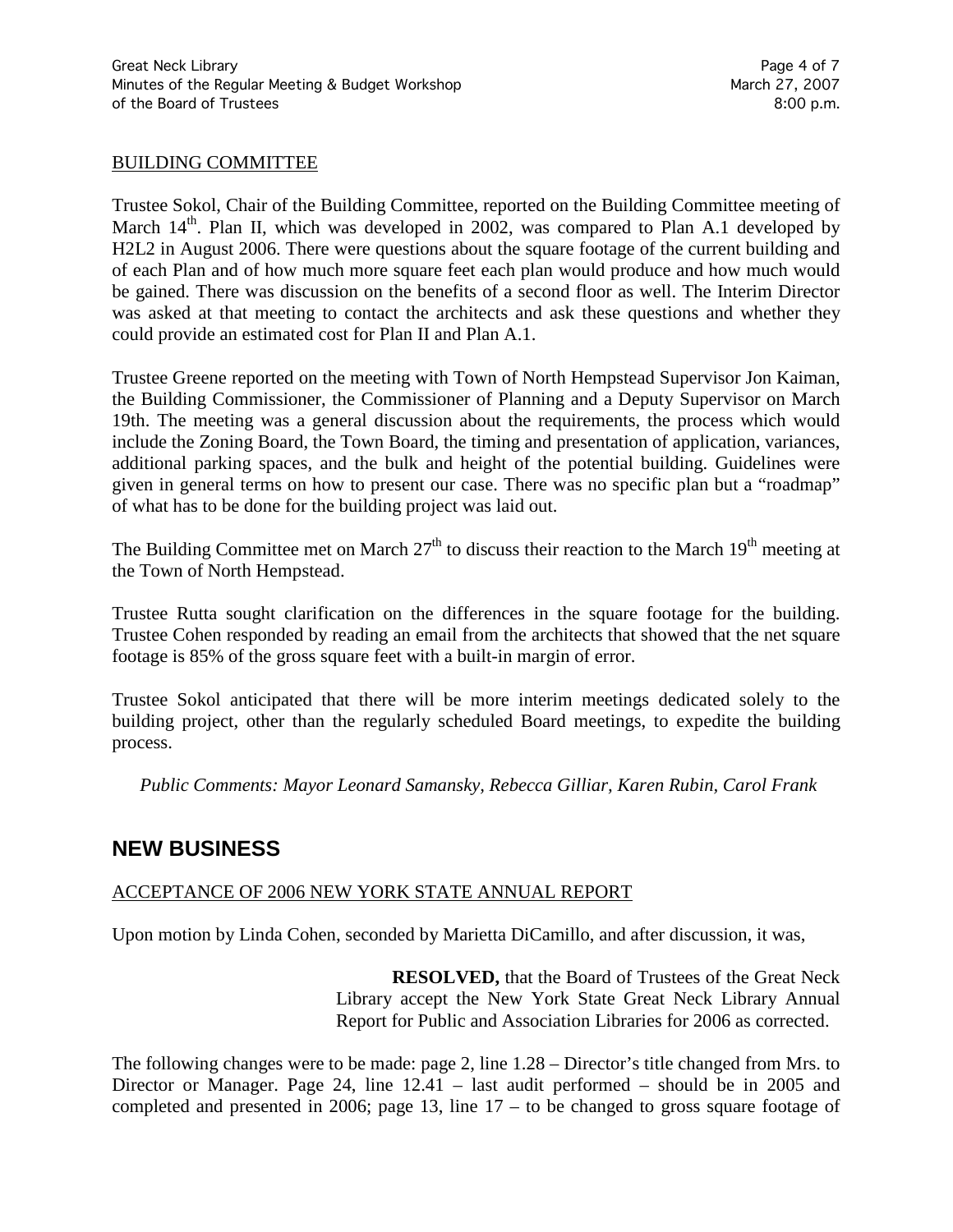46,904. Once these changes were made, the report would be submitted electronically and copies made available for the public in Reference and at the Branches.

*Public Comments: Ralene Adler, Rebecca Gilliar*

**VOTE:** Yes – 7 (Cohen, DiCamillo, Eshaghoff, Greene, Kahn, Rutta, Sokol) *MOTION CARRIED UNANIMOUSLY*

#### TABLED ITEMS

Trustee DiCamillo inquired why the tabled items were not on the agenda for tonight's meeting. President Kahn responded that they were still tabled pending his attendance at other district's board meetings which thus far conflicted with the Library's Board meetings.

#### POLICY MANUAL CHANGES

Upon motion by Janet Eshaghoff, seconded by Marietta DiCamillo, and after discussion, it was,

**RESOLVED,** that the Board of Trustees of the Great Neck Library amend its Policy Manual, Sections 700-20, 700-40, and 700-45 relating to Playaways as specified in the attached schedule.

*Public Comments: Karen Rubin, Carol Frank, Marianna Wohlgemuth, Unidentified Lady*

**VOTE:** Yes – 7 (Cohen, DiCamillo, Eshaghoff, Greene, Kahn, Rutta, Sokol) *MOTION CARRIED UNANIMOUSLY*

#### LONG ISLAND LIBRARY CONFERENCE

Upon motion by Martin Sokol, seconded by Marietta DiCamillo, and after discussion, it was,

**RESOLVED,** that the Board of Trustees of the Great Neck Library authorize the attendance of up to ten members of the staff at the Long Island Library Conference to be held at the Crest Hollow Country Club on Thursday, May 3, 2007, at a cost of no more than \$75 per person, with funds to come from the Conference and Meeting budget line.

*Public Comment: Ralene Adler*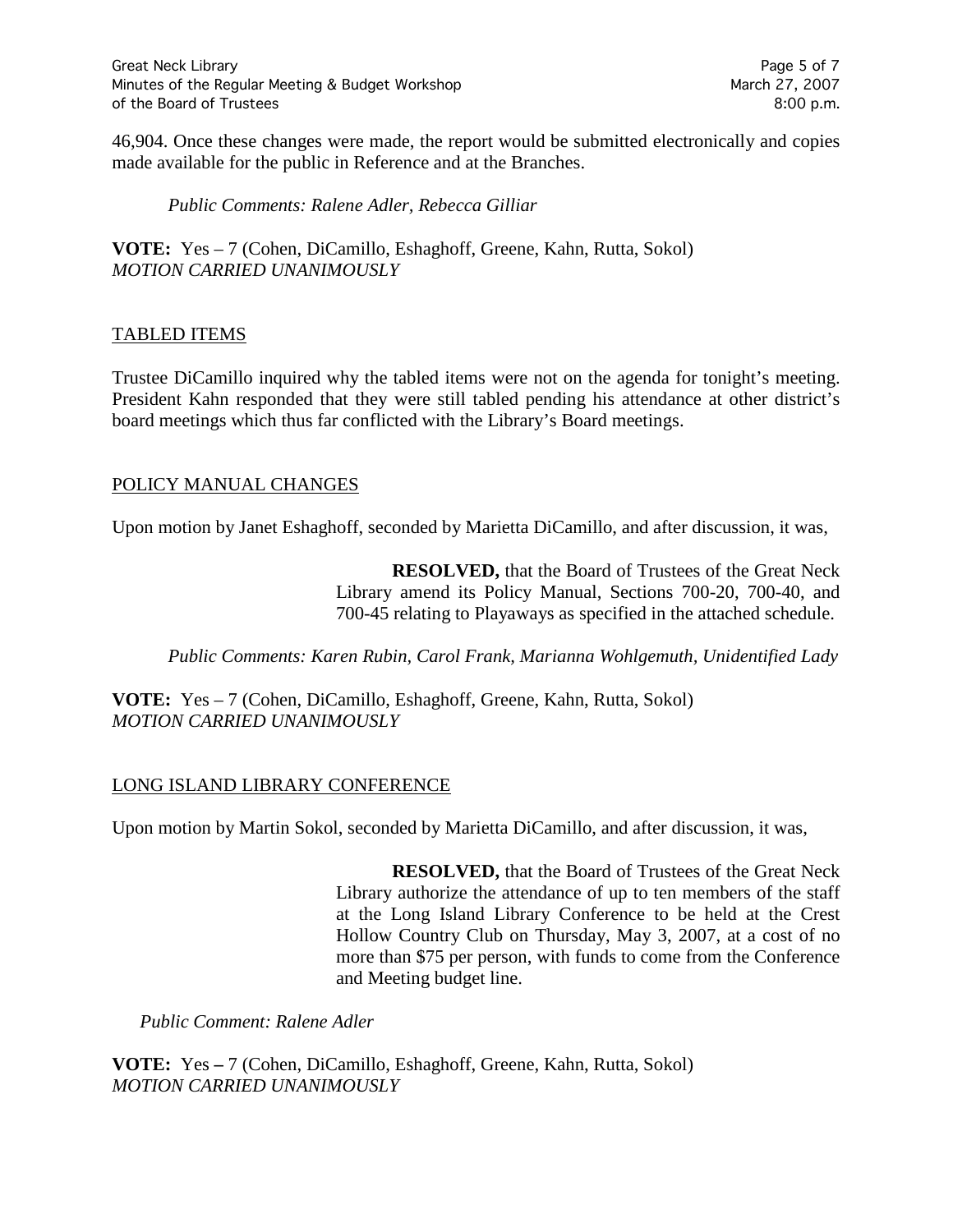#### AMERICAN LIBRARY CONFERENCE

Upon motion by Andrew Greene, seconded by Marietta DiCamillo, and after discussion, it was,

**RESOLVED,** that the Board of Trustees of the Great Neck Library authorize the attendance of three members of the professional staff at the American Library Association Conference to be held in Washington, D.C., from June 22 to June 26, 2007, at a cost not to exceed \$1,570 per person, to be charged to the Travel/Conference line of the operating budget.

Trustee Rutta moved for the tabling of this motion to the April Board meeting until budgeting information – what is the budget and balance for this year and what is this relative to the previous years' trips. Trustee DiCamillo interjected that there was enough money in the budget and that staff had been going every other year so there was no need for tabling. Trustee Rutta withdrew his motion for tabling but asked that the budgeting information be provided.

*Public Comments: Ralene Adler, Rebecca Gilliar, Barbara Zeller*

**VOTE:** Yes **–** 7 (Cohen, DiCamillo, Eshaghoff, Greene, Kahn, Rutta, Sokol) *MOTION CARRIED UNANIMOUSLY*

#### LANDSCAPING CONTRACT

Upon motion by Linda Cohen, seconded by Marietta DiCamillo, and after discussion, it was,

**RESOLVED,** that the Board of Trustees of the Great Neck Library authorize the execution of a landscaping contract with U. Arias, pending receipt of copy of Certificate of Insurance, for the season beginning April 1, 2007, at a total cost not to exceed \$7,200 to be charged to the Landscaping budget line.

The Interim Director was asked to have the Business Manager obtain a copy of the Certificate of Insurance from U. Arias and if the company cannot provide it, then this should be reported back to the Board.

*Public Comments: Carol Frank, Marianna Wohlgemuth*